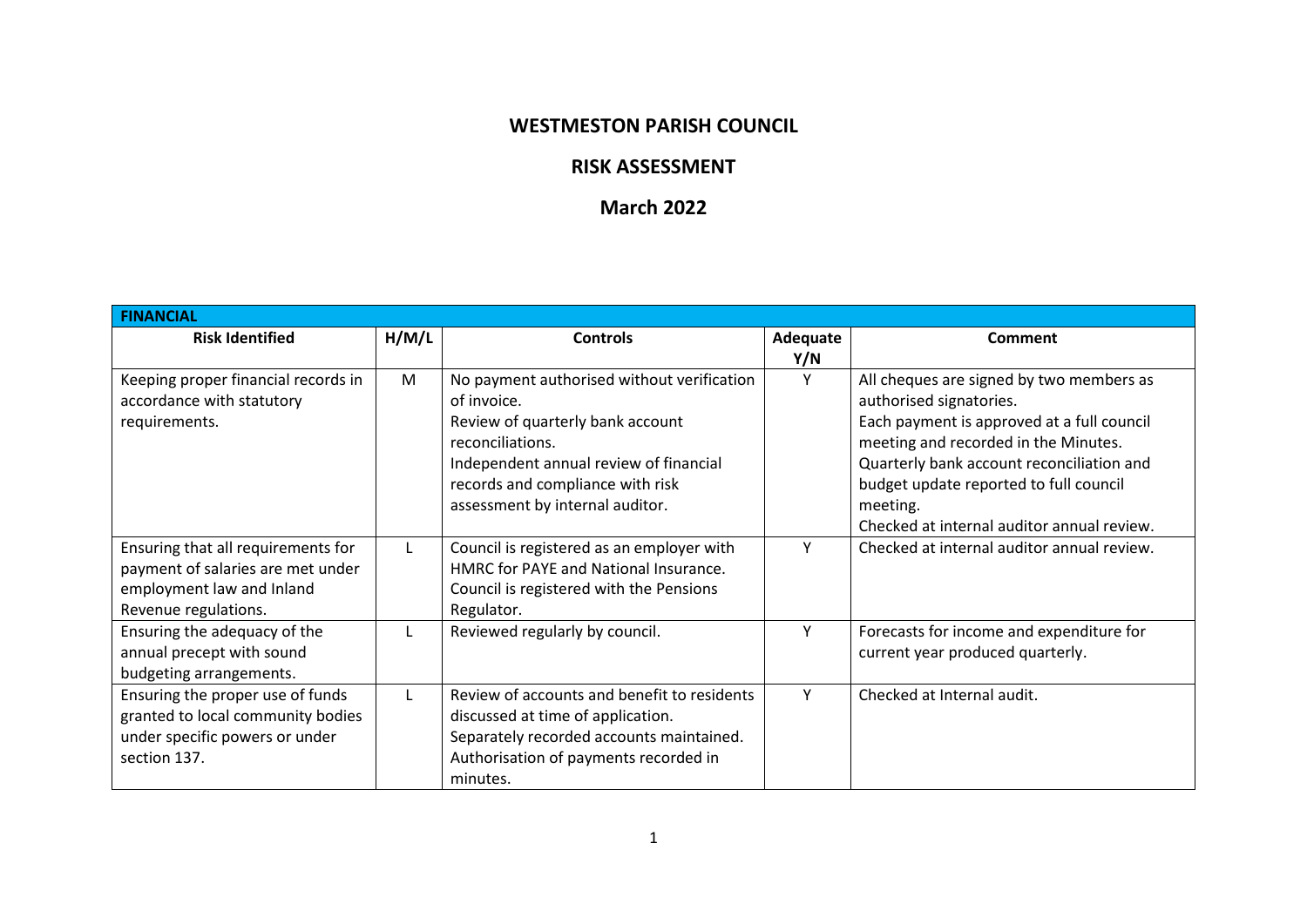| <b>Compliance with Annual</b>         | L     | AGAR is completed by the Council and          | Y        | Existing procedures adequate.                  |
|---------------------------------------|-------|-----------------------------------------------|----------|------------------------------------------------|
| Governance and Accountability         |       | the Internal Auditor. It is then checked      |          |                                                |
| Return (AGAR).                        |       | and sent on to the External Auditor           |          |                                                |
|                                       |       | within the time limit. Clerk prepares a       |          |                                                |
|                                       |       | timetable for submission.                     |          |                                                |
| Ensuring that all business activities | L     | Advice taken on all issues that are not clear | Y        | Review the Financial Regulations each year.    |
| are within legal powers applicable    |       | (ESALC and NALC).                             |          | Monitor changes in legislation.                |
| to local councils.                    |       |                                               |          |                                                |
| <b>INSURANCE</b>                      |       |                                               |          |                                                |
| <b>Risk Identified</b>                | H/M/L | <b>Controls</b>                               | Adequate | <b>Comment</b>                                 |
|                                       |       |                                               | Y/N      |                                                |
| Protection of physical assets.        | M     | Regular visual inspections.                   | Υ        | Regular visual inspections. Members of the     |
|                                       |       | Insurance cover in place.                     |          | council live close to the assets and pass them |
|                                       |       | Asset Register maintained.                    |          | on an almost daily basis.                      |
|                                       |       |                                               |          | Training on correct use of defibrillator was   |
|                                       |       |                                               |          | provided by the British Red Cross.             |
|                                       |       |                                               |          | Cover reviewed annually.                       |
| Risk of damage to third party         | L     | Insurance cover in place.                     | Y        | Cover reviewed annually.                       |
| property or individuals as a          |       |                                               |          |                                                |
| consequence of the council            |       |                                               |          |                                                |
| providing services or amenities to    |       |                                               |          |                                                |
| the public. (Public liability)        |       |                                               |          |                                                |
| Legal liability as a consequence of   | L     | Insurance cover in place.                     | Y        | Cover reviewed annually.                       |
| asset ownership. (Public liability)   |       |                                               |          |                                                |
| Compliance with employer,             | L     | Insurance cover in place.                     | Y        | Cover reviewed annually.                       |
| employee and councillor               |       |                                               |          |                                                |
| liability.                            |       |                                               |          |                                                |
| <b>GOVERNANCE</b>                     |       |                                               |          |                                                |
| <b>Risk Identified</b>                | H/M/L | <b>Controls</b>                               | Adequate | <b>Comment</b>                                 |
|                                       |       |                                               | Y/N      |                                                |
| Proper, timely issuing and accurate   | L     | All draft agendas and minutes checked by      | Y        | All minutes approved by council as a true      |
| recording of council business in      |       | the Chairman. Agendas published on            |          | record.                                        |
| agendas and minutes.                  |       | website and notice board to meet              |          |                                                |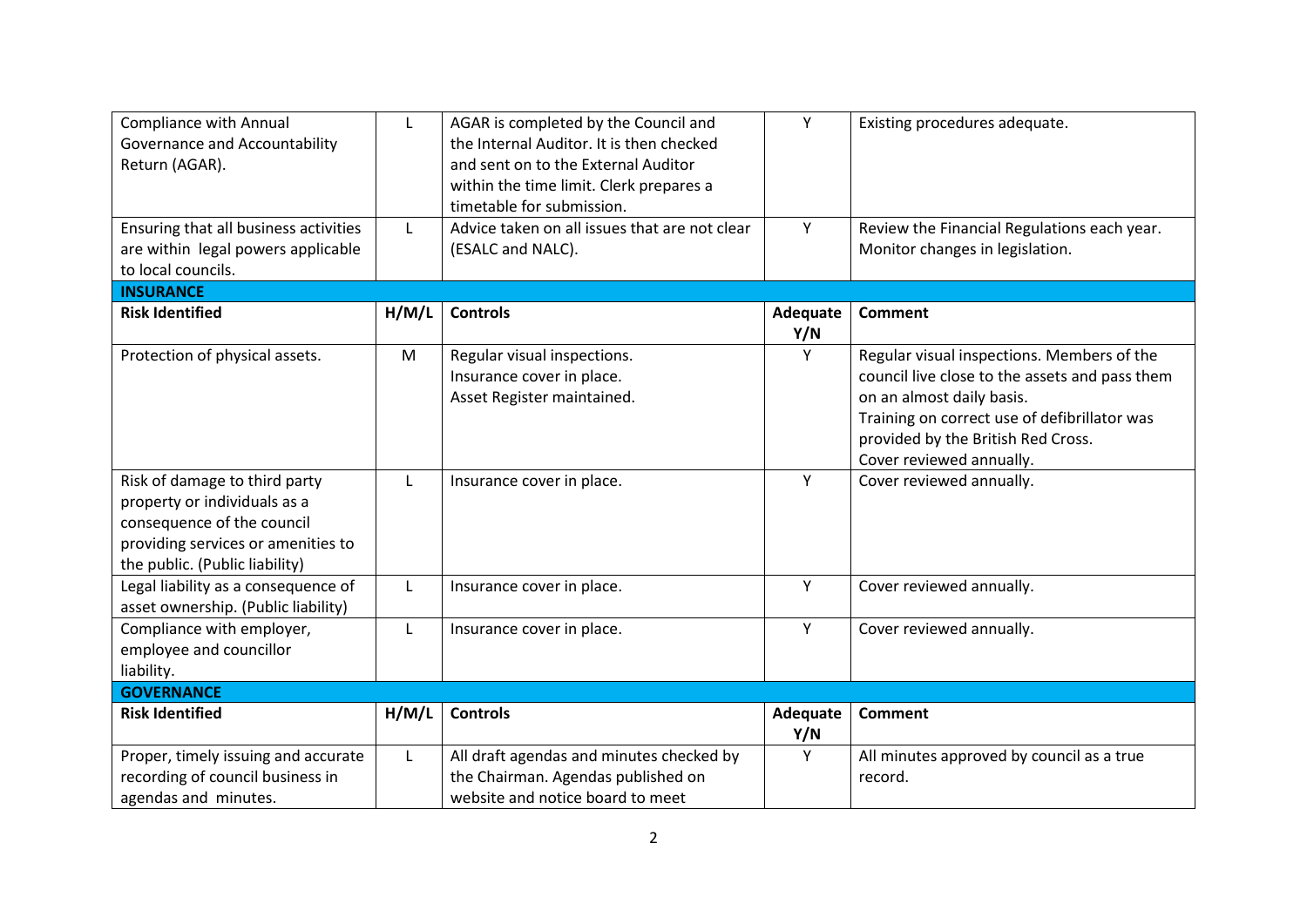|                                    |              | deadlines. Draft minutes published on<br>website. |                 |                                                  |
|------------------------------------|--------------|---------------------------------------------------|-----------------|--------------------------------------------------|
| Compliance with Freedom of         | $\mathsf{L}$ | The council has a Document Retention              | Y               | Published on website.                            |
| Information and data protection    |              | Scheme in place.                                  |                 | Regularly reviewed.                              |
| legislation.                       |              | The council is registered with the ICO.           |                 |                                                  |
| Proper document control            | L            | Statutory requirements observed.                  | Y               | Hard copy records stored at Parish Hall and      |
|                                    |              | All computer files backed up regularly and        |                 | Clerk's home.                                    |
|                                    |              | stored in cloud.                                  |                 | Electronic records on council laptop.            |
| Register of members' interests and | L            | Onus on individual members to notify clerk        | Y               | Reminder on each agenda.                         |
| gifts and hospitality in place,    |              | that changes have occurred.                       |                 |                                                  |
| complete, accurate and up to date. |              |                                                   |                 |                                                  |
| Protection and management of       | L            | Advice obtained from NALC solicitor and           | Y               | Risk assessment carried out by Members           |
| ownerless Registered Common        |              | council insurers and placed in appropriate        |                 | indicates that no risk, other than that normally |
| Land in the parish which are       |              | files.                                            |                 | associated with walking in the countryside,      |
| ownerless.                         |              |                                                   |                 | exists in these areas of Common Land.            |
| Publication of information on      | L            | Site content is controlled only by the            | Y               | The site will be monitored regularly by full     |
| council website.                   |              | council, with two named councillors having        |                 | council.                                         |
|                                    |              | access re: placing and withdrawing content.       |                 |                                                  |
|                                    |              |                                                   |                 |                                                  |
| <b>STAFF</b>                       |              |                                                   |                 |                                                  |
| <b>Risk Identified</b>             | H/M/L        | <b>Controls</b>                                   | Adequate<br>Y/N | <b>Comment</b>                                   |
| Clerk's working environment.       | L            | The Clerk works an average of five hours          | Y               | Home working facilities are considered safe      |
|                                    |              | per week for the Council at home.                 |                 | and general working conditions are good.         |
|                                    |              | On occasion, the Clerk visits the Parish Hall     |                 |                                                  |
|                                    |              | where the council rents storage space for a       |                 |                                                  |
|                                    |              | filing cabinet. The hall is generally in use at   |                 |                                                  |
|                                    |              | such times and the Clerk is accompanied           |                 |                                                  |
|                                    |              | when the hall is opened for meetings.             |                 |                                                  |
|                                    |              | Should a member of the public wish to             |                 |                                                  |
|                                    |              | meet the Clerk this would be arranged in          |                 |                                                  |
|                                    |              | the Parish Hall with at least one councillor      |                 |                                                  |
|                                    |              | present.                                          |                 |                                                  |